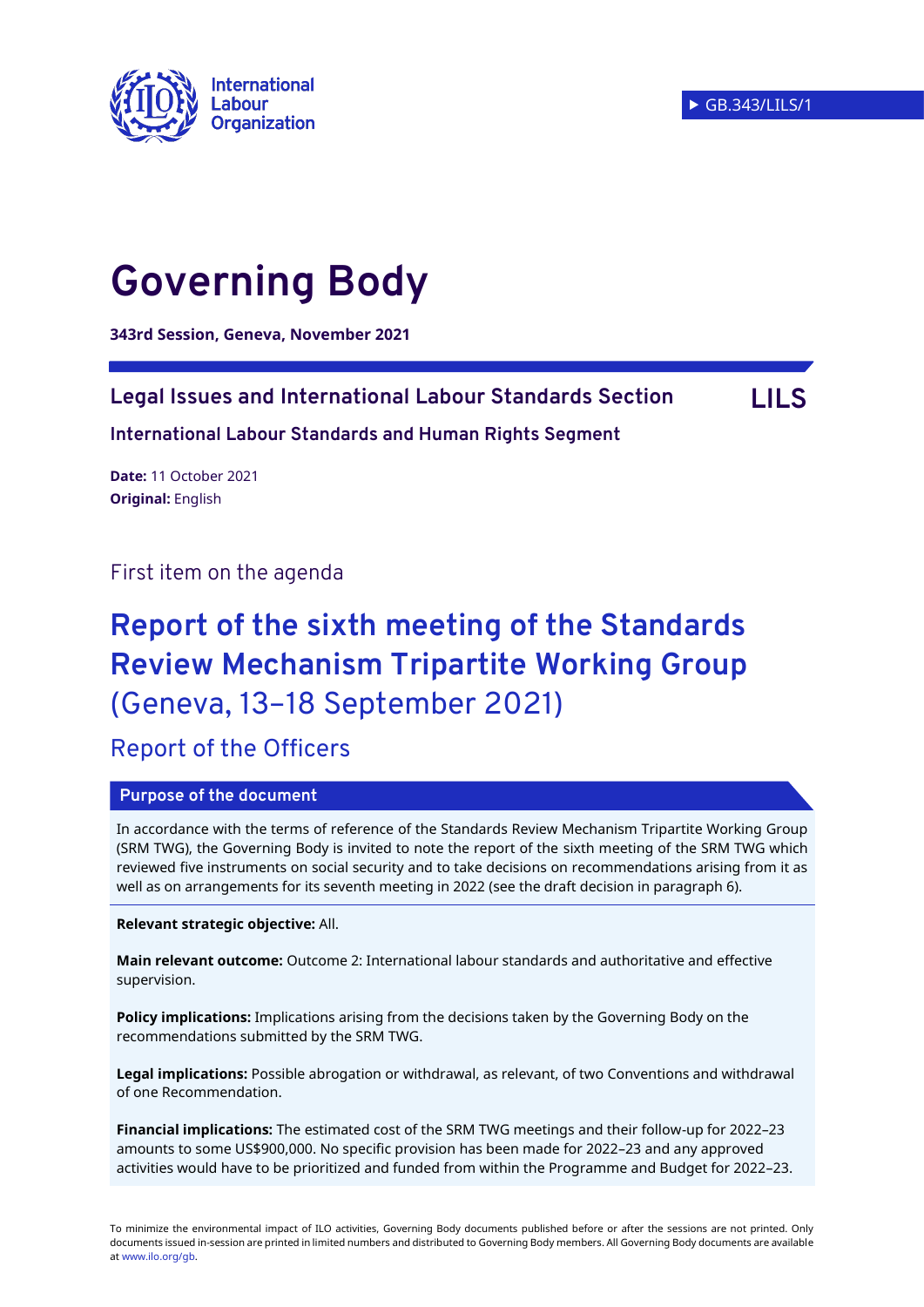**Follow-up action required:** Implementation of Governing Body decisions.

**Author unit:** International Labour Standards Department (NORMES).

**Related documents:** [GB.337/LILS/PV](https://www.ilo.org/wcmsp5/groups/public/---ed_norm/---relconf/documents/meetingdocument/wcms_729466.pdf); [GB.337/LILS/1](https://www.ilo.org/wcmsp5/groups/public/---ed_norm/---relconf/documents/meetingdocument/wcms_725135.pdf); [GB.334/PV](https://www.ilo.org/wcmsp5/groups/public/---ed_norm/---relconf/documents/meetingdocument/wcms_677387.pdf); [GB.334/LILS/3](https://www.ilo.org/wcmsp5/groups/public/---ed_norm/---relconf/documents/meetingdocument/wcms_648422.pdf); [GB.331/PV](https://www.ilo.org/wcmsp5/groups/public/---ed_norm/---relconf/documents/meetingdocument/wcms_616103.pdf); [GB.331/LILS/2](https://www.ilo.org/wcmsp5/groups/public/---ed_norm/---relconf/documents/meetingdocument/wcms_587514.pdf); [GB.328/PV](https://www.ilo.org/wcmsp5/groups/public/---ed_norm/---relconf/documents/meetingdocument/wcms_543114.pdf); [GB.328/LILS/2/1\(Rev.\)](https://www.ilo.org/wcmsp5/groups/public/---ed_norm/---relconf/documents/meetingdocument/wcms_534130.pdf); [GB.326/PV](https://www.ilo.org/wcmsp5/groups/public/---ed_norm/---relconf/documents/meetingdocument/wcms_484933.pdf); [GB.326/LILS/3/2](https://www.ilo.org/wcmsp5/groups/public/---ed_norm/---relconf/documents/meetingdocument/wcms_459156.pdf); [GB.325/PV](https://www.ilo.org/wcmsp5/groups/public/---ed_norm/---relconf/documents/meetingdocument/wcms_450050.pdf); [GB.325/LILS/3](https://www.ilo.org/wcmsp5/groups/public/---ed_norm/---relconf/documents/meetingdocument/wcms_420260.pdf); [GB.323/PV](https://www.ilo.org/wcmsp5/groups/public/---ed_norm/---relconf/documents/meetingdocument/wcms_370572.pdf); [GB.323/INS/5](https://www.ilo.org/wcmsp5/groups/public/---ed_norm/---relconf/documents/meetingdocument/wcms_351475.pdf).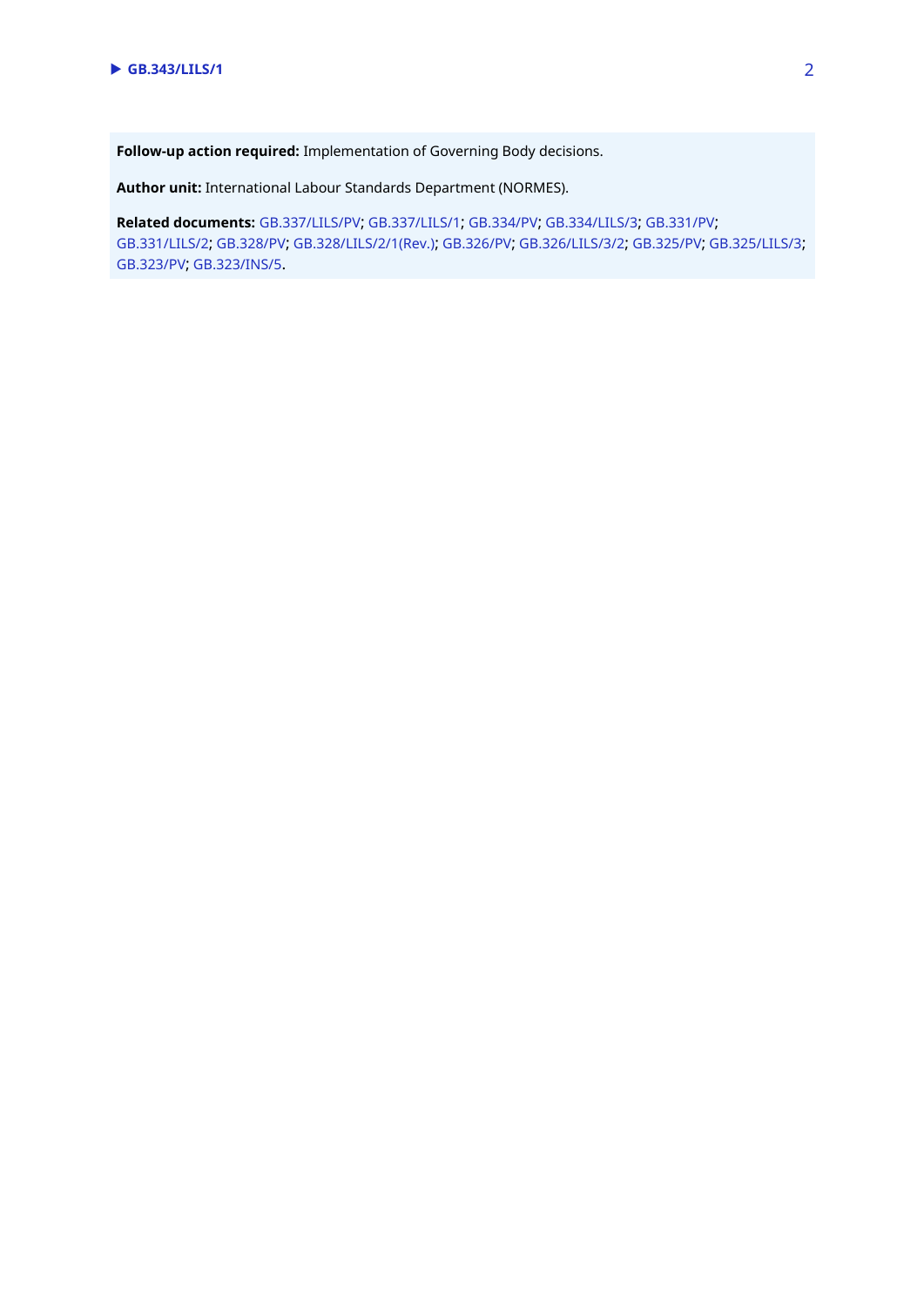- $1.$ In accordance with the decision taken by the Governing Body, the sixth meeting of the Standards Review Mechanism Tripartite Working Group (SRM TWG) took place from 13 to 18 September 2021 in a fully virtual format, after having been deferred for one year due to the COVID-19 pandemic. Under paragraph 17 of the terms of reference "(t)he SRM Tripartite Working Group, through its Chairperson and two Vice-Chairpersons, shall report to the Governing Body".
- $2.$ In June 2021, the Governing Body noted the appointment of the Chairperson and members of the SRM TWG for the 2021–24 period. <sup>1</sup> The sixth meeting was chaired by Ms Thérèse Boutsen (Belgium) and attended by 31 of the 32 members of the SRM TWG, as well as a limited number of advisers to support the Government members<sup>2</sup> as set out in the report of the discussion included in the appendix. Ms Sonia Regenbogen and Ms Catelene Passchier were appointed Vice-Chairpersons respectively by the Employers' and Workers' groups. In accordance with paragraph 19 of the terms of reference of the SRM TWG, its preparatory documents and other related materials were made public on a dedicated [web page.](https://www.ilo.org/global/standards/international-labour-standards-policy/WCMS_742423/lang--en/index.htm)
- $3.$ As decided by the Governing Body in October–November 2019, the SRM TWG reviewed, during its sixth meeting, five instruments concerning social security and considered the follow-up to be taken on five further instruments falling within that topic and previously determined to be outdated. Its corresponding recommendations concerning six instruments (three instruments that were reviewed and three outdated instruments in relation to which the follow-up was examined) are set out in the annex and encapsulated in the following table.

| (1) Classifications                                                                             |                                                                |
|-------------------------------------------------------------------------------------------------|----------------------------------------------------------------|
| Standards classified as up to date                                                              | R.68 on social security (armed forces)<br>R.69 on medical care |
| Standards classified as requiring<br>further action to ensure continued<br>and future relevance | R.17 on social insurance (agriculture)                         |
| Standards classified as outdated <sup>3</sup>                                                   | None                                                           |

#### **Recommendations of the SRM TWG at its sixth meeting (September 2021)**

<sup>1</sup> [GB.342/INS/3/Decision;](https://www.ilo.org/gb/GBSessions/GB342/ins/WCMS_807549/lang--en/index.htm) [GB.342/INS/3\(Add.1\)\(Rev.1\).](https://www.ilo.org/wcmsp5/groups/public/---ed_norm/---relconf/documents/meetingdocument/wcms_807338.pdf)

<sup>2</sup> Para. 18 of th[e terms of reference of the SRM TWG;](http://www.ilo.org/wcmsp5/groups/public/---ed_norm/---normes/documents/genericdocument/wcms_450466.pdf) [GB.337/LILS/1,](https://www.ilo.org/wcmsp5/groups/public/---ed_norm/---relconf/documents/meetingdocument/wcms_725135.pdf) appendix, para. 45.

<sup>&</sup>lt;sup>3</sup> Additionally, the SRM TWG acknowledged the classification of the Sickness Insurance (Industry) Convention, 1927 (No. 24), the Sickness Insurance (Agriculture) Convention, 1927 (No. 25), and the Sickness Insurance Recommendation, 1927 (No. 29) as outdated instruments, as previously determined by the Governing Body.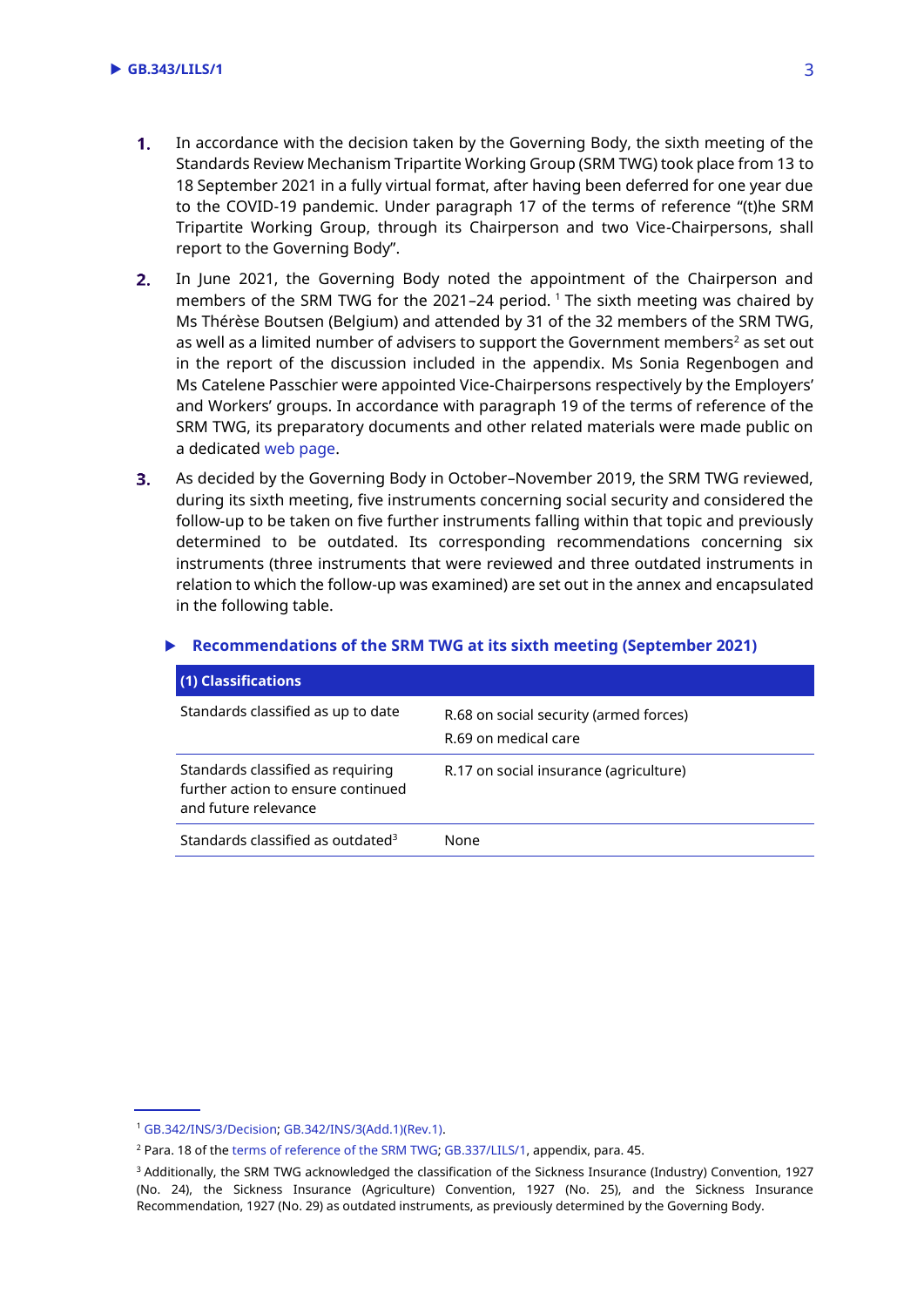| (2) Practical and time-bound follow-up action                                                         |                                                                                                                                                                                                                                                                                             |
|-------------------------------------------------------------------------------------------------------|---------------------------------------------------------------------------------------------------------------------------------------------------------------------------------------------------------------------------------------------------------------------------------------------|
| Follow-up involving promotional or<br>technical assistance action                                     | Promotional campaign on C.102 (Parts II and III) and/or<br>C.130.<br>Office plans of action to promote C.102 (Parts II and III)<br>and/or C.130 in Member States currently party to<br>outdated C.24 and C.25, including technical support<br>and guidance for tripartite consultations.    |
| Follow-up involving non-normative<br>action                                                           | Technical support and guidance building on R.69 and<br>recognising the increased significance of the<br>instruments on medical care and sickness in the<br>COVID-19 pandemic.                                                                                                               |
|                                                                                                       | In the context of the forthcoming Plan of action on<br>social protection, Office guidance and technical<br>support on the application of social security schemes to<br>all agricultural workers including promotion of relevant<br>up-to-date social security instruments.                  |
|                                                                                                       | In the context of the forthcoming Plan of action on<br>social protection, Office research to identify key<br>challenges and opportunities in the application of<br>social security to agricultural workers including with<br>regard to existing exemptions, to assess follow-up<br>options. |
| Follow-up involving the ILC's<br>consideration of the abrogation and<br>the withdrawal of instruments | Item on the Conference agenda in 2030 concerning the<br>abrogation of C.24 and C.25 and the withdrawal of R.29<br>on medical care and sickness.                                                                                                                                             |
| Follow-up involving other social<br>security matters                                                  | Office background paper on the implications of<br>gendered language in the social security instruments,<br>for consideration by the Governing Body at the earliest<br>date possible.                                                                                                        |

- 4. In accordance with paragraph 22 of its terms of reference, as no consensus was reached in relation to the remaining instruments reviewed at the sixth meeting, the divergent views of the members are recorded in the report of the Chairperson and Vice-Chairpersons to the Governing Body. As the SRM TWG did not reach consensual recommendations on the Unemployment Provision Convention, 1934 (No. 44), the Unemployment Provision Recommendation, 1934 (No. 44), the Employment Promotion and Protection against Unemployment Convention, 1988 (No. 168) and the Employment Promotion and Protection against Unemployment Recommendation, 1988 (No. 176), these four instruments retain classifications that they had before their review: Convention No. 168 and Recommendation No. 176 have the classification of up-to-date instruments and Convention No. 44 and Recommendation No. 44 have the status of outdated instruments.
- $5.$ The SRM TWG agreed, subject to further discussion in the Governing Body, that its seventh meeting would take place from 12 to 16 September 2022. The SRM TWG recommended to the Governing Body that if the seventh meeting was to take place as tentatively agreed, it could review the one instrument in the initial programme of work concerning social security (employment injury), and examine the follow-up taken to six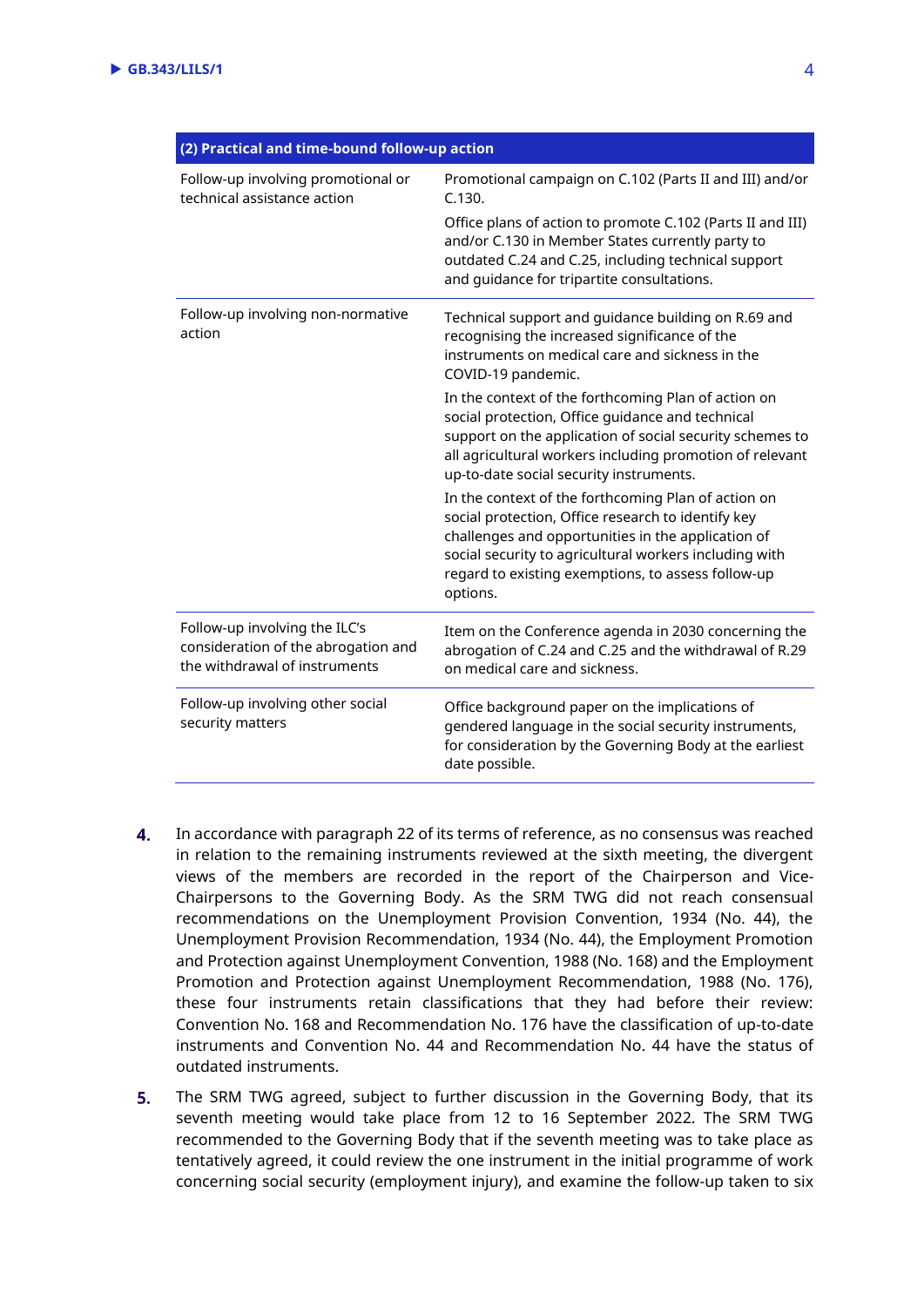outdated instruments falling within that topic. The full list of these instruments is set out in its report included in the appendix.

## **Draft decision**

- **The Governing Body took note of the report of the Officers concerning the sixth**  6. **meeting of the Standards Review Mechanism Tripartite Working Group (SRM TWG) and, in approving its recommendations:** 
	- **(a) thanked the SRM TWG for undertaking its review of the instruments in question and regretted that it was not able to reach consensual recommendations on the review of all the instruments on the agenda at its sixth meeting;**
	- **(b) decided that the instruments concerning social security that were reviewed by the SRM TWG should be considered to have the classifications it had recommended;**
	- **(c) called upon the Organization and its tripartite constituents to take concerted steps to follow up on all its recommendations as organized by the SRM TWG into practical and time-bound packages of follow-up action, noting in particular plans of action encouraging States party to the Sickness Insurance (Industry) Convention, 1927 (No. 24) and the Sickness Insurance (Agriculture) Convention, 1927 (No. 25) to ratify related up-to-date Conventions;**
	- **(d) requested the Office to take the necessary follow-up to the recommendations of the SRM TWG at this and previous meetings as a matter of institutional priority;**
	- **(e) noted that certain follow-up required actions by the Governing Body to be discussed at the earliest possible session in relation to:**
		- **(i) the SRM TWG's recommendations concerning the abrogation and withdrawal of certain instruments, it will consider placing on the agenda of the 118th Session (2030) of the International Labour Conference an item concerning the abrogation of the Conventions Nos 24 and 25 and the withdrawal of the Sickness Insurance Recommendation, 1927 (No. 29); and**
		- **(ii) the SRM TWG's recommendation that Office work on the application of social security to agricultural workers should be carried out in the context of the forthcoming Plan of action on social protection (social security) to follow-up on the 2021 Conference conclusions on the recurrent discussion;**
	- **(f) requested the Office to prepare a background paper providing information on the implications of gendered language used in certain provisions of ILO social security standards, and in particular of the Social Security (Minimum Standards) Convention, 1952 (No. 102), to be placed on the agenda of the Governing Body for discussion at the earliest possible date with a view to deciding on appropriate follow-up actions;**
	- **(g) [decided to convene the seventh meeting of the SRM TWG from 12 to 16 September 2022, at which it should review the one instrument concerning**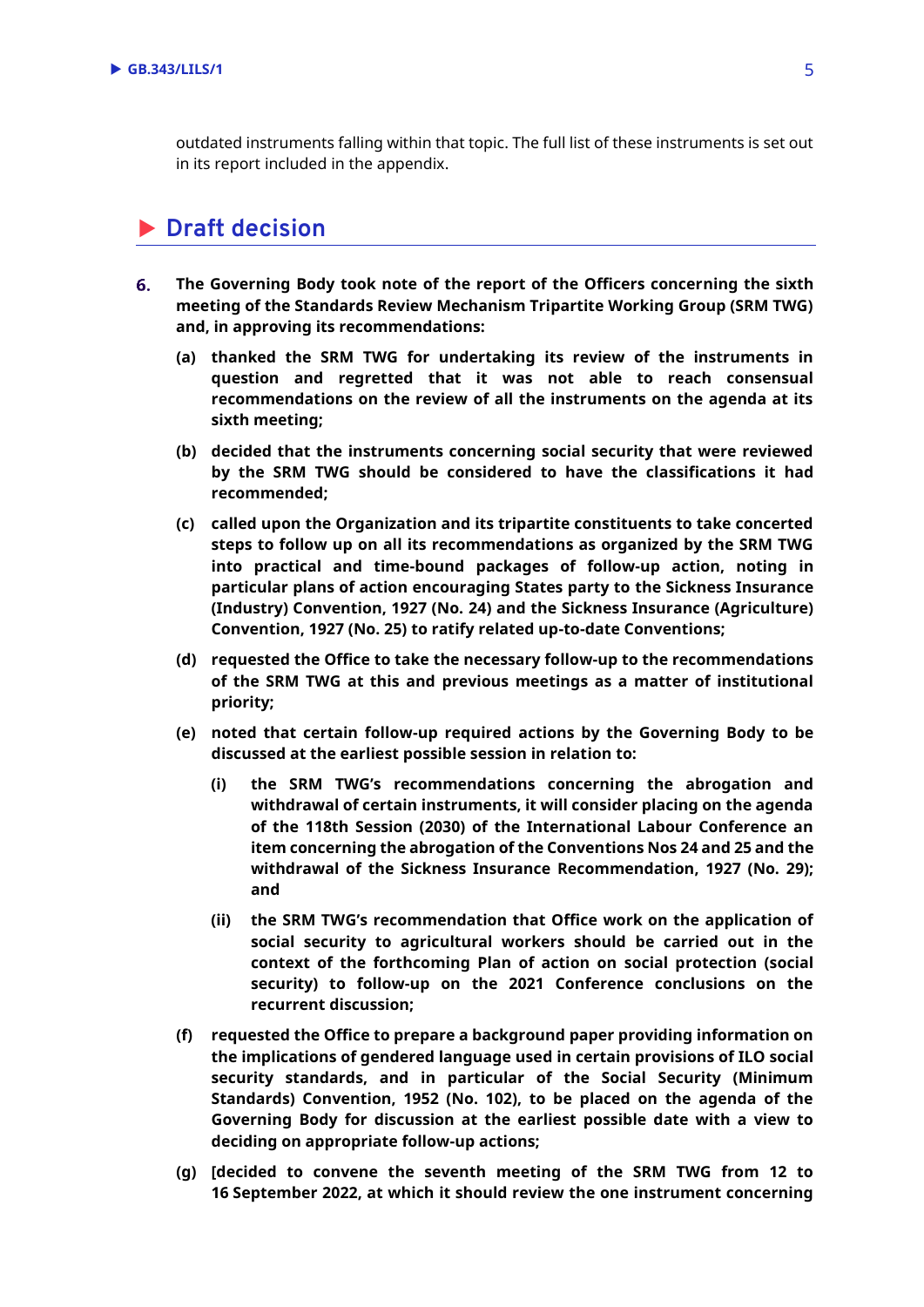**employment injury and examine the follow-up to the six outdated instruments in that topic within set of instruments five of the initial programme of work, and discuss certain matters of standards policy]; and**

**(h) decided that the cost of the SRM TWG estimated to cost up to US\$957,500 would be financed in the first instance from savings that might arise under Part I of the budget for 2022–23 or, failing that, through the use of the provision for unforeseen expenditure, in Part II. Should that not prove possible, the Director-General would propose alternative methods of financing at a later stage in the biennium**.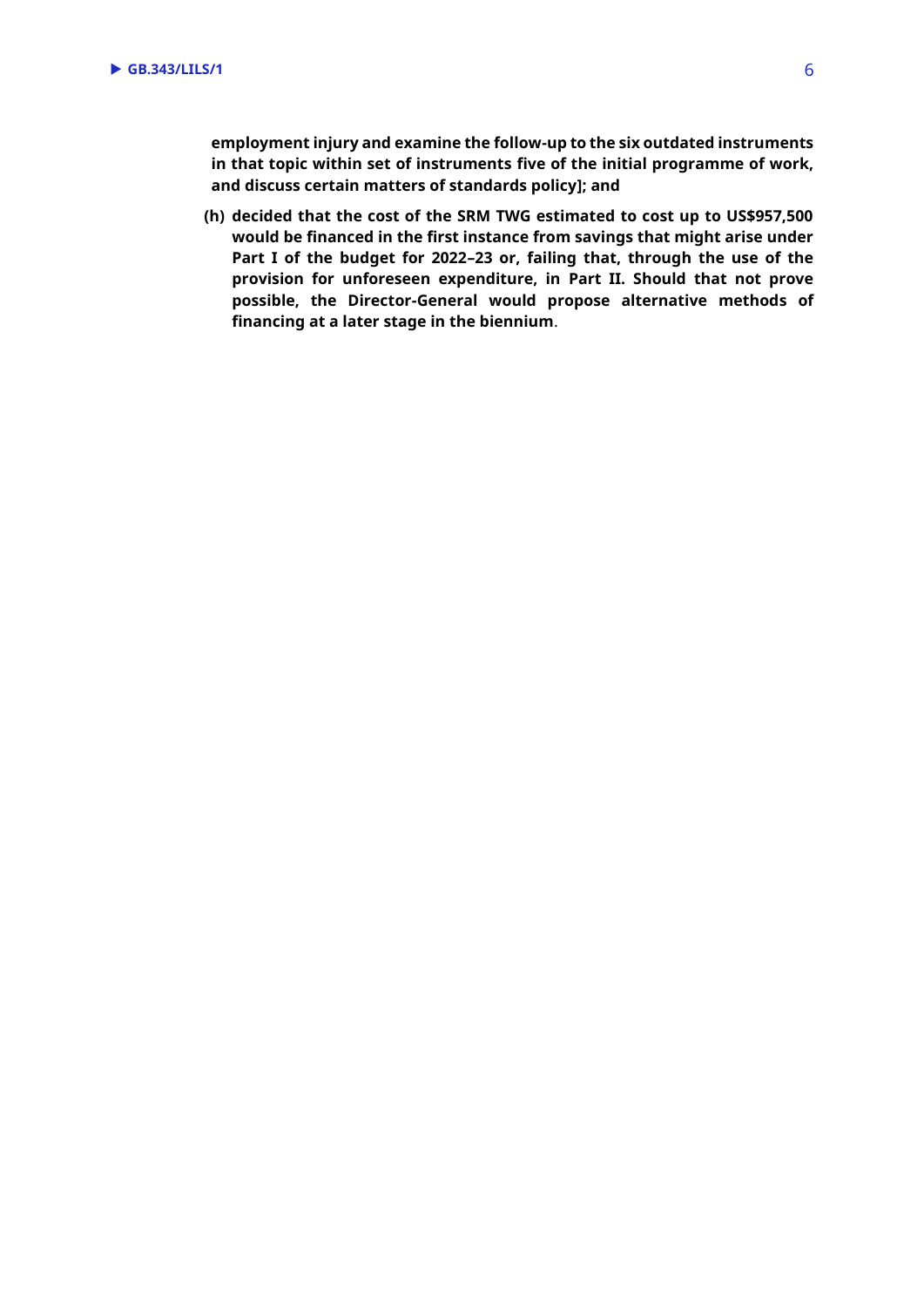## **Appendix**

## **Report of the sixth meeting of the SRM Tripartite Working Group established by the Governing Body** (Geneva, 13–18 September 2021)

- 1. The sixth meeting of the Standards Review Mechanism Tripartite Working Group (SRM TWG) took place in Geneva from 13 to 18 September 2021. It was chaired by Ms Thérèse Boutsen (Belgium) and attended by 31 of its 32 members (see table 1).
	- **Table 1. Members attending the sixth meeting of the SRM TWG (September 2021)**

| <b>Members representing Governments</b>     |
|---------------------------------------------|
| Algeria                                     |
| <b>Brazil</b>                               |
| Cameroon                                    |
| China                                       |
| Colombia                                    |
| Lithuania                                   |
| Mali                                        |
| Mexico                                      |
| Namibia                                     |
| Netherlands                                 |
| Pakistan                                    |
| Philippines                                 |
| Republic of Korea                           |
| Romania                                     |
| United Kingdom                              |
| <b>United States</b>                        |
| <b>Members representing Employers</b>       |
| Ms S. Regenbogen (Canada), Vice-Chairperson |
| Mr H. Diop (Sénégal)                        |
| Mr A. Echavarría Saldarriaga (Colombia)     |
| Ms L. Gimenez (Argentina)                   |

Mr P. Mackay (New Zealand)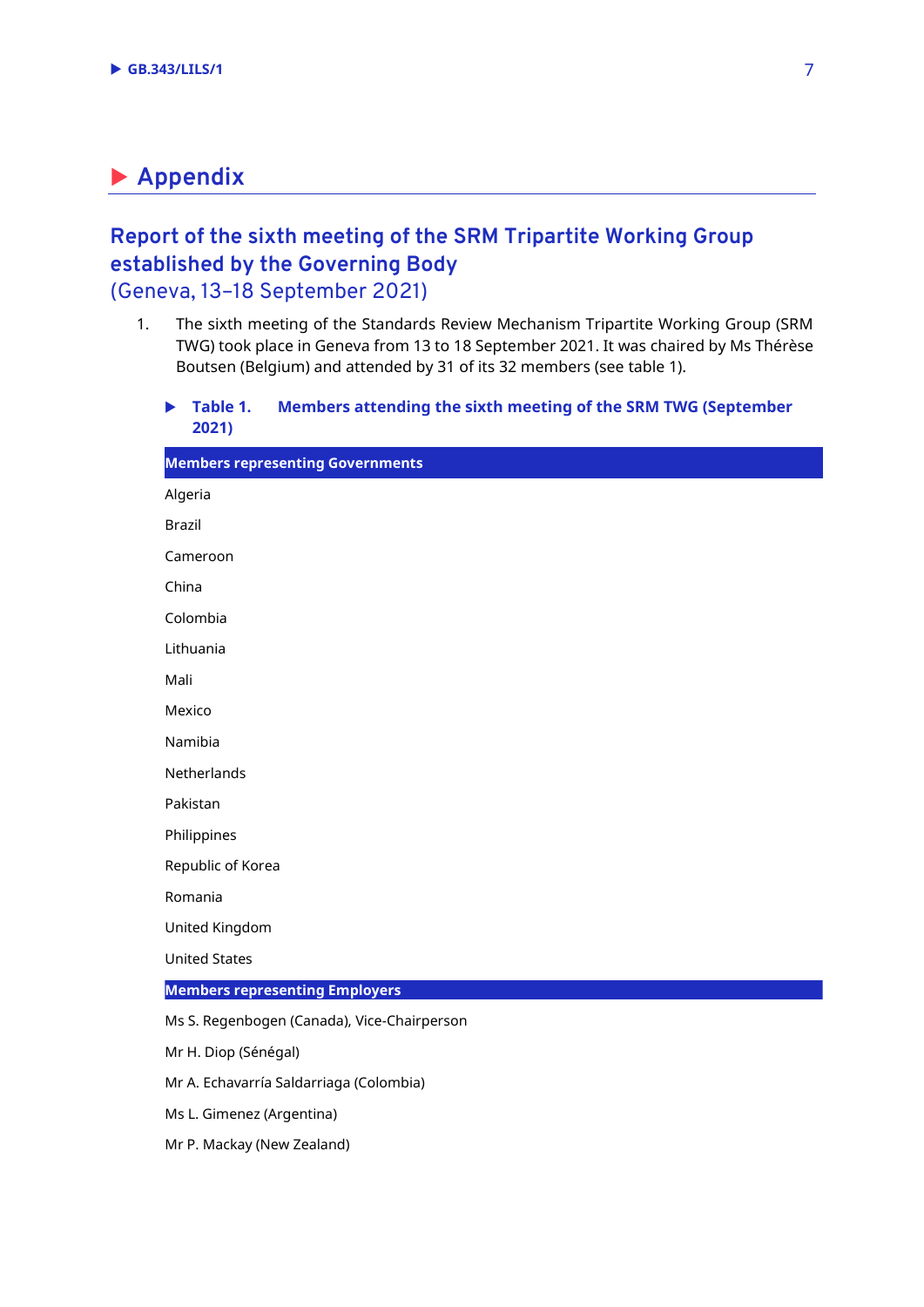- Mr M. Teran Moscoso (Ecuador) Mr K. Weerasinghe (Sri Lanka) **Members representing Workers** Ms C. Passchier (Netherlands), Vice-Chairperson Ms S. Boincean (Switzerland) Ms A. Brown (United Kingdom) Ms F. Magaya (Zimbabwe) Ms C. Middlemas (Australia) Mr M. Norðdahl (Iceland) Ms M. Pujadas (Argentina) Mr C. Serroyen (Belgium)
- 2. In accordance with the decision taken by the SRM TWG at its fifth meeting, eight advisers attended the meeting to support the Government members.

#### **Tripartite discussions leading to consensual recommendations on two topics and divergent views on one topic**

- 3. The discussions at the SRM TWG have always been complex and challenging. After a one year break due to the COVID-19 pandemic, the usual complexity and challenge was accentuated this year by the virtual nature of the sixth meeting. Unlike past meetings when the SRM TWG met in person in Geneva, in 2021 there were little or no face-to-face interactions and significantly shorter plenary sessions in which to review the five instruments concerning social security, and consider the follow-up to be taken on the five further instruments falling within that topic and previously determined to be outdated, that were on its agenda.
- 4. The SRM TWG members shared a strong sense of responsibility and commitment to its mandate and the objectives of the SRM. On many occasions during the week, members stressed the importance of a clear, robust and up-to-date body of international labour standards that respond to the changing patterns of the world of work, for the purpose of the protection of workers and taking into account the needs of sustainable enterprises. The SRM TWG considered that the impacts of the COVID-19 pandemic on the world of work emphasized the importance of its role.
- 5. Despite unanimity on the importance and value of the SRM TWG's work, and the personal commitment of members to attempt to reach consensus, differences remained. For the first time since it began meeting in 2016, the SRM TWG did not reach consensus on all the matters on its agenda following its review of the five instruments concerning social security and consideration of the follow-up to be taken on the five further outdated instruments falling within that topic. While it adopted consensual recommendations concerning the two comprehensive sectoral standards and the four standards concerning medical care and sickness benefits, in accordance with its terms of reference the SRM TWG concluded its review of the two instruments, and examination of the follow-up to the two outdated instruments concerning unemployment benefit, without making recommendations.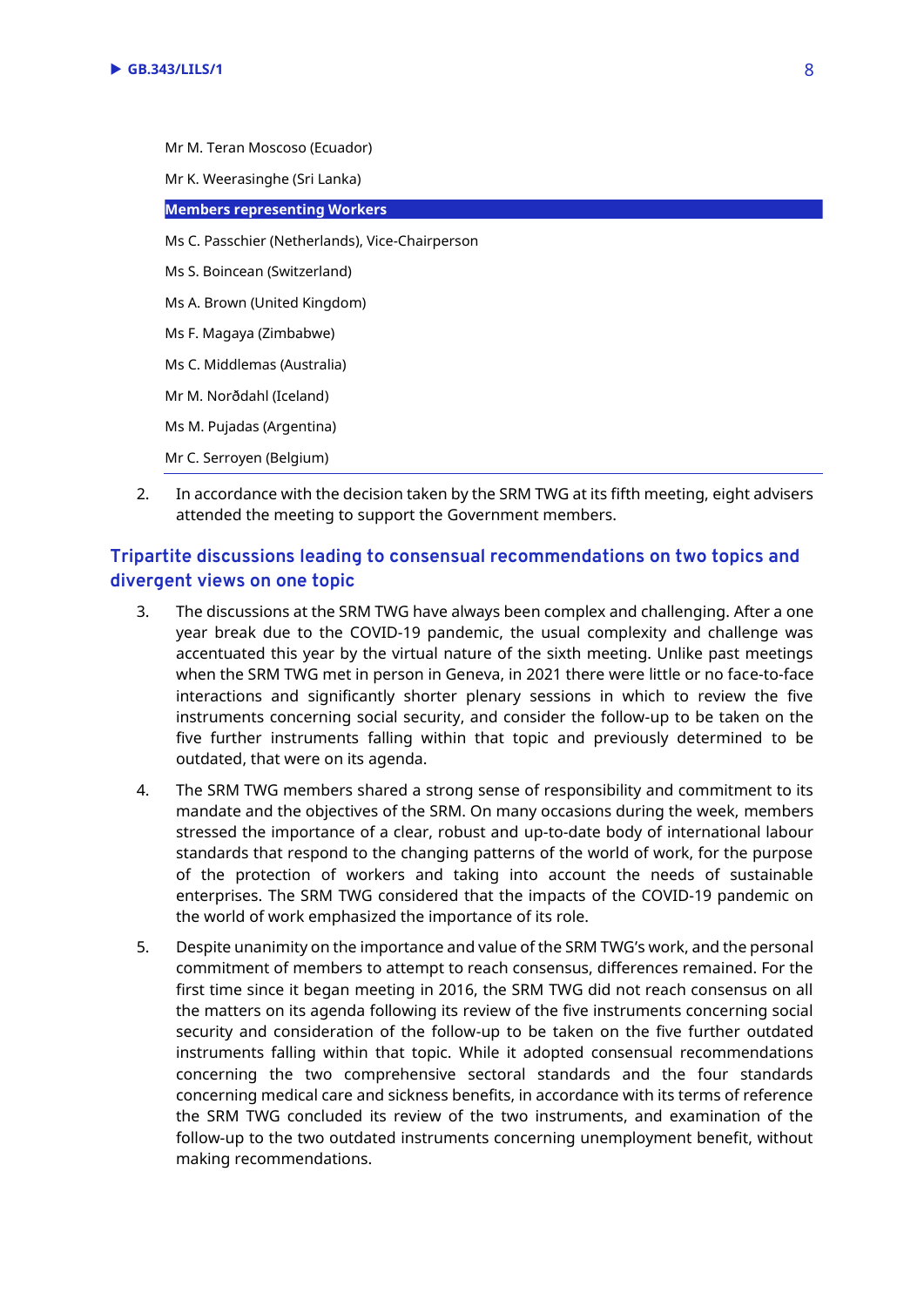- 6. In the course of discussions, the Employer group emphasized the necessity of overcoming fragmentation in the body of standards and ensuring that instruments were universally relevant and were able to be widely ratified, implemented and effectively supervised in a balanced manner. Outdated instruments should be abrogated or withdrawn at the earliest point possible to ensure the ILO has an up-to-date body of international labour standards. With regard to respective apprehensions expressed by other groups, they noted that there was no evidence that the abrogration of an outdated Convention had ever led to a removal of protection in the area covered by it in the law or practice of a country that was bound by the outdated Convention. The Employer group also believed that the rate of ratification, and the ratification momentum were important objective criteria in determining whether or not a Convention was considered relevant and up-to-date by Member States.
- 7. The Worker group stressed that follow-up to all SRM TWG recommendations was an institutional priority, including those on standards-setting and ratification of up-to-date instruments especially where they replaced outdated instruments. The focus should be on ensuring that there were no gaps in the protection of workers. Accordingly, outdated instruments should only be withdrawn or abrogated after sufficient time for Member States to replace ratifications of those outdated conventions with ratifications of related up-to-date Conventions. There was no urgency to abrogation or withdrawal. The group considered that the rate of ratification and ratification momentum, according to the SRM TWG's terms of reference and earlier adopted positions by the SRM TWG, were not relevant criteria to determine the classification of an instrument as they did not reflect on the substance of the instrument nor its value in terms of the protection of workers; rather it was a factor to take into account in determining optimal follow-up. Furthermore, the Worker group warned about the effect of classifying a modern ILO instrument that was actively being used by the Office to provide technical assistance to Member States in the context of the pandemic as outdated or not up-to-date for the only reason that it was not considered to be sufficiently ratified, as this would have detrimental effects on the willingness of Member States to consider ratication. It would also seriously hamper the possibilities of the Office to continue to use the Convention as guidance for its technical assistance. In response to remarks made during the discussion questioning whether abrogation of an outdated Convention would have a detrimental effect in countries until then bound by it, the Worker group emphasized that – once a Convention was abrogated without being replaced by the ratification of a newer instrument – the relevant Member State could change its laws and regulations, without being any longer subject to any ILO supervision, thereby potentially leading for the workers concerned to gaps in their protection.
- 8. The Government group was equally concerned that previous recommendations of the SRM TWG were followed up by the Organization. It was important to ensure the continuing relevance of the ILO's body of standards and, at the same time, to ensure that there were no gaps in protection. Outdated instruments should, after thorough research and review in the SRM TWG on their status, be abrogated or withdrawn at an agreed concrete date, taking account of the length of time that it normally took Member States to be in a position to ratify a related up-to-date Convention as well as the fact that gaps will not necessarily be generated by the abrogation of an instrument as national legislation would remain in force. In the group's opinion, a low ratification rate could not automatically be assessed as indicating that a Convention was outdated. To the contrary, many Member States valued the guidance provided by such a Convention on action to undertake at national level with ILO technical assistance. Further, any classification other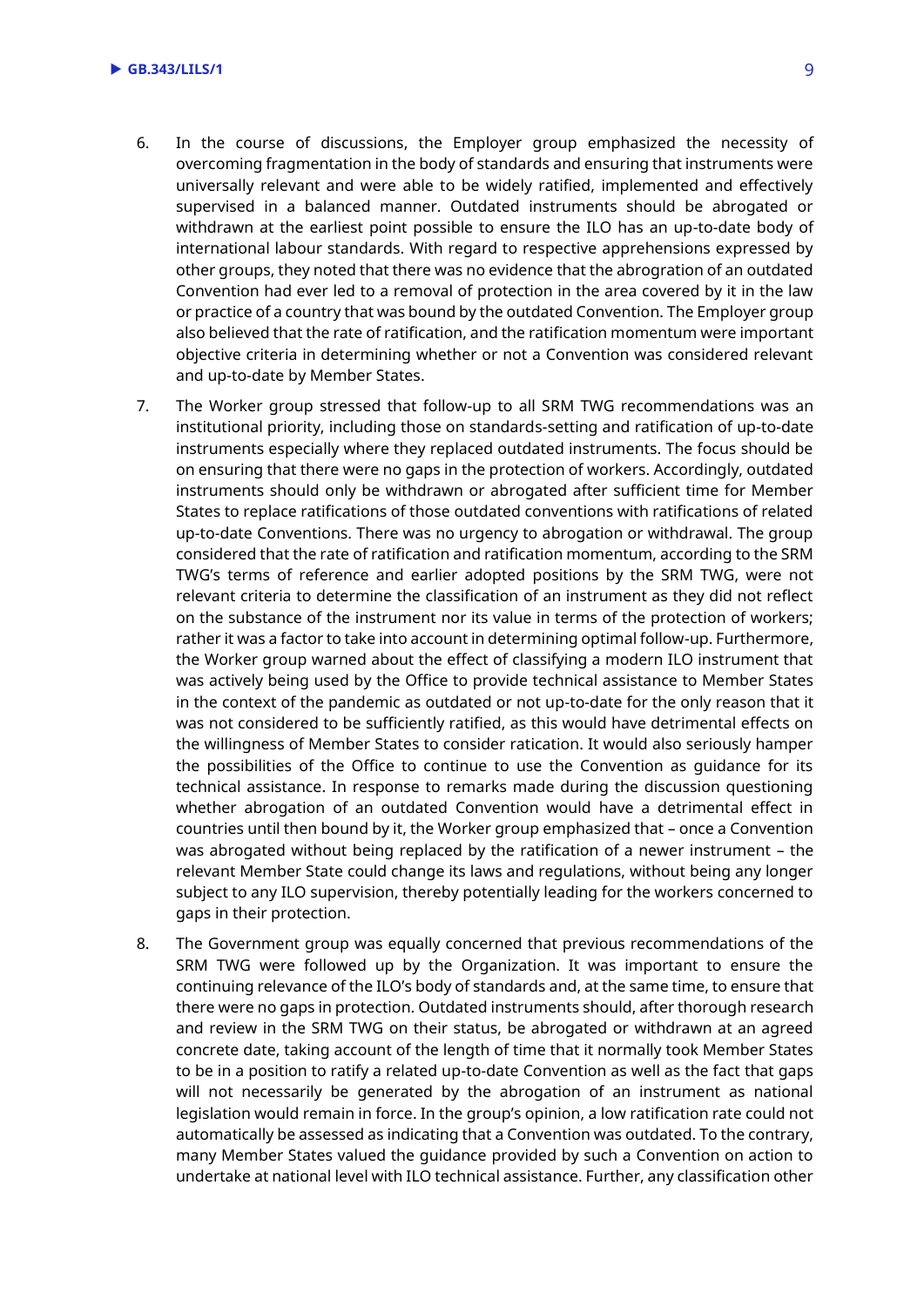than 'up-to-date' would be counterproductive to efforts to promote the ratification of the Convention.

#### **Review of five instruments, and consideration of the follow-up to five outdated instruments, on social security (unemployment benefit, comprehensive sectoral instruments and medical care and sickness benefit)**

- 9. In accordance with the decision taken by the Governing Body in October–November 2019, <sup>1</sup> the SRM TWG reviewed the five instruments concerning unemployment benefit, comprehensive sectoral standards and medical care and sickness benefit in the intitial programme of work: the Employment Promotion and Protection against Unemployment Convention, 1988 (No. 168), the Employment Promotion and Protection against Unemployment Recommendation, 1988 (No. 176), the Social Insurance (Agriculture) Recommendation, 1921 (No. 17), the Social Security (Armed Forces) Recommendation, 1944 (No. 68) and the Medical Care Recommendation, 1944 (No. 69). It further considered the follow-up to be taken to five instruments that had previously been determined to be outdated: the Unemployment Provision Convention, 1934 (No. 44), the Unemployment Provision Recommendation, 1934 (No. 44), the Sickness Insurance (Industry) Convention, 1927 (No. 24), the Sickness Insurance (Agriculture) Convention, 1927 (No. 25) and the Sickness Insurance Recommendation, 1927 (No. 29).
- 10. The SRM TWG's resulting consensual recommendations on the comprehensive sectoral instruments and the medical care and sickness benefit instruments are attached in paragraphs 7–8 of the Annex to this report. As no recommendations were made in relation to the instruments concerning unemployment benefit, the divergent views on this matter are set out in paragraphs 20–25 below.
- 11. The SRM TWG noted the importance of the social security instruments to the current and future world of work. The Government group in particular stressed that social protection was even more timely and urgent in the context of the COVID-19 pandemic. While governments had responded to the pandemic in different ways, social protection was always of the utmost relevance and concern. All three groups noted the tripartite recognition of the role of social protection in building forward better, including access to unemployment protection, adequate paid sick leave, and sickness benefits and health and care services.
- 12. In response to questions from the groups, the Office clarified that 'non-normative' follow-up on social security could mean any action that did not involve standard-setting; among others, it could cover technical support and guidance provided by the Office to Member States, the creation of tools or research by the Office, the development of technical guidelines through a tripartite process, or any other initiative in-between. ILO work in the area of social security will always be based on relevant ratified and unratified social security instruments, including Convention No. 102 and the later generation instruments that provide more advanced standards on specific branches of social security.
- 13. In reaching its consensual recommendations concerning the *comprehensive sectoral standards*, the SRM TWG agreed that they had relevance in the world of work despite the later social security standards, including particularly Convention No. 102, applying to all sectors of the working population. There was value in the declaratory nature of these Recommendations. Recommendation No. 68 still had relevance given the continuing

<sup>1</sup> [GB.337/LILS/1.](https://www.ilo.org/wcmsp5/groups/public/---ed_norm/---relconf/documents/meetingdocument/wcms_725135.pdf)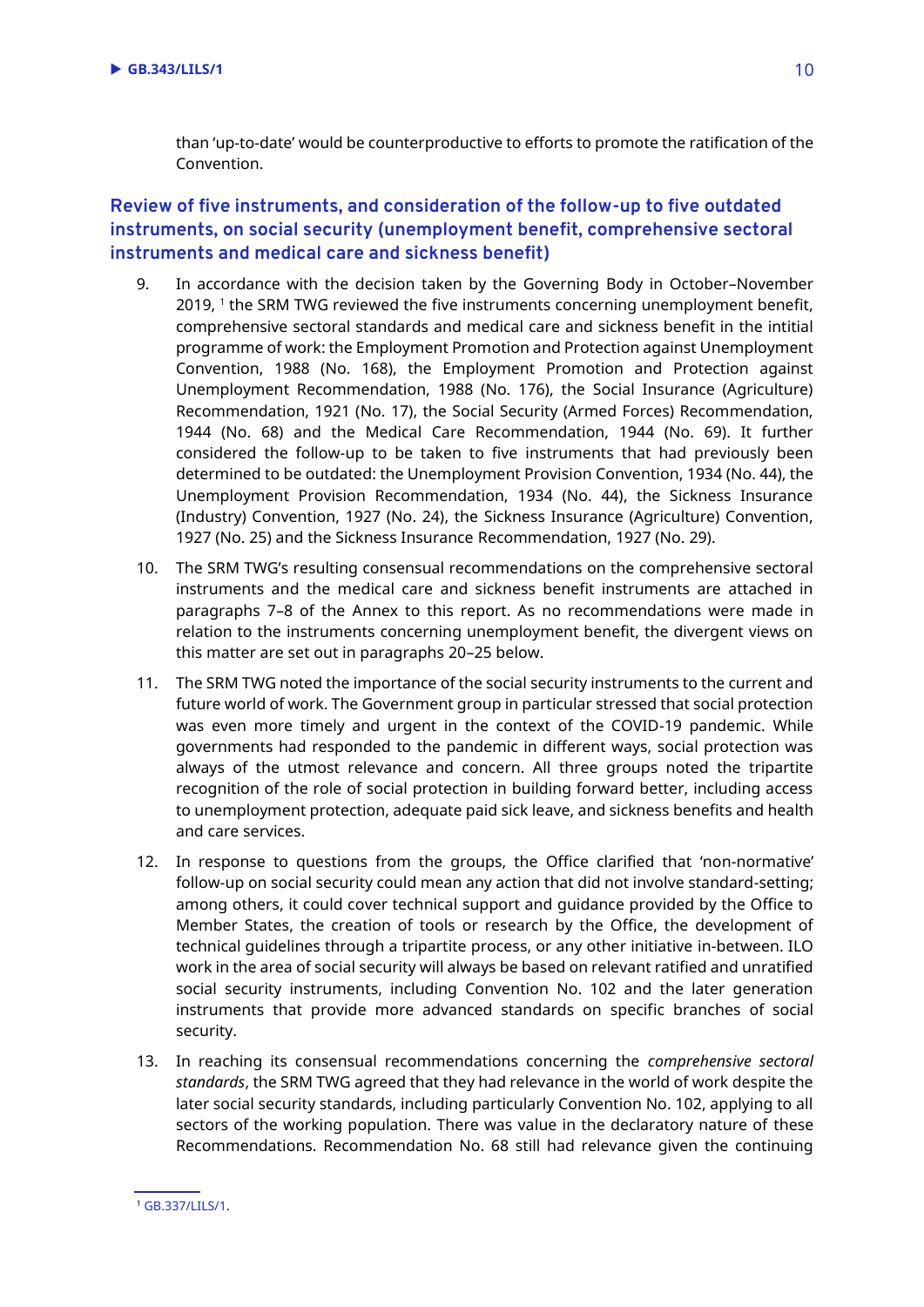armed conflicts and subsequent demobilizations in the world. All SRM TWG members agreed with the importance of the principle of equal treatment with regard to social protection for agricultural workers as contained in Recommendation No. 17.

- 14. The Worker group highlighted the number of workers in the agricultural sector globally. Many of the later social security instruments, while covering agricultural workers in principle, allow for their exclusion from the scope of the instrument. In practice, agricultural workers also tend to be treated differently in the application of social protection instruments at the national level. The importance of the principle of equal treatment of agricultural workers in Recommendation No. 17 was, therefore, still relevant. The group considered that the Recommendation would be valid until agricultural workers were no longer excluded from the application of social security rights.
- 15. The Employer group stressed that the later social security instruments, including Conventions Nos 102, 128, 130 and 168 and accompanying Recommendations, covered wage-earners in the agricultural sector and persons employed in, or discharged from, the armed forces. The fact that these Conventions allowed particular categories of workers to be excluded did not mean that workers were not nevertheless in principle covered. The group believed that it was necessary to ask what protection would effectively be lost for those categories of workers if the two Recommendations were withdrawn, and whether that justified their maintenance given the need to overcome fragmentation of standards.
- 16. The Government members of the SRM TWG highlighted the relevance of ensuring social protection rights for agricultural workers, and the fact that in many countries agricultural workers did not have the same rights as other workers. Some Governments noted the importance of the issue and its link with the transition from informality. It was important to clarify that the existence of other instruments did not weaken Recommendation No. 202, which applied equally to agricultural workers.
- 17. Following its discussion, the SRM TWG classified Recommendation No. 17 as an instrument requiring further action to ensure its continued and future relevance and classified Recommendation No. 68 as an up-to-date instrument. In terms of the further action that should be taken in relation to Recommendation No. 17, it recommended that the Office continue to provide guidance and technical support to Member States, and to undertake research on key challenges and opportunities, on the application of social security schemes to all agricultural workers. This should be carried out within the forthcoming ILO plan of action on social protection in follow-up to the 2021 recurrent discussion.
- 18. In reaching its consensual recommendations concerning the *medical care and sickness benefits*, the SRM TWG agreed that the topic was of current significance and that there was no gap in legal coverage.
- 19. The Worker group stressed that the simple fact that an instrument was old did not mean that it was irrelevant or did not serve a purpose in terms of the protection of workers, and in this case the instruments had gained additional relevance due to the current context of the pandemic. The Employer group agreed with the relevance of the topic, and raised the issue of concepts such as individual responsibility for health, and preventive measures to safeguard health; the group also noted that Recommendation No. 69 continued to guide ILO's collaboration with the WHO and 16 multilateral member organizations of the Global Network for Health Financing and Social Health Protection.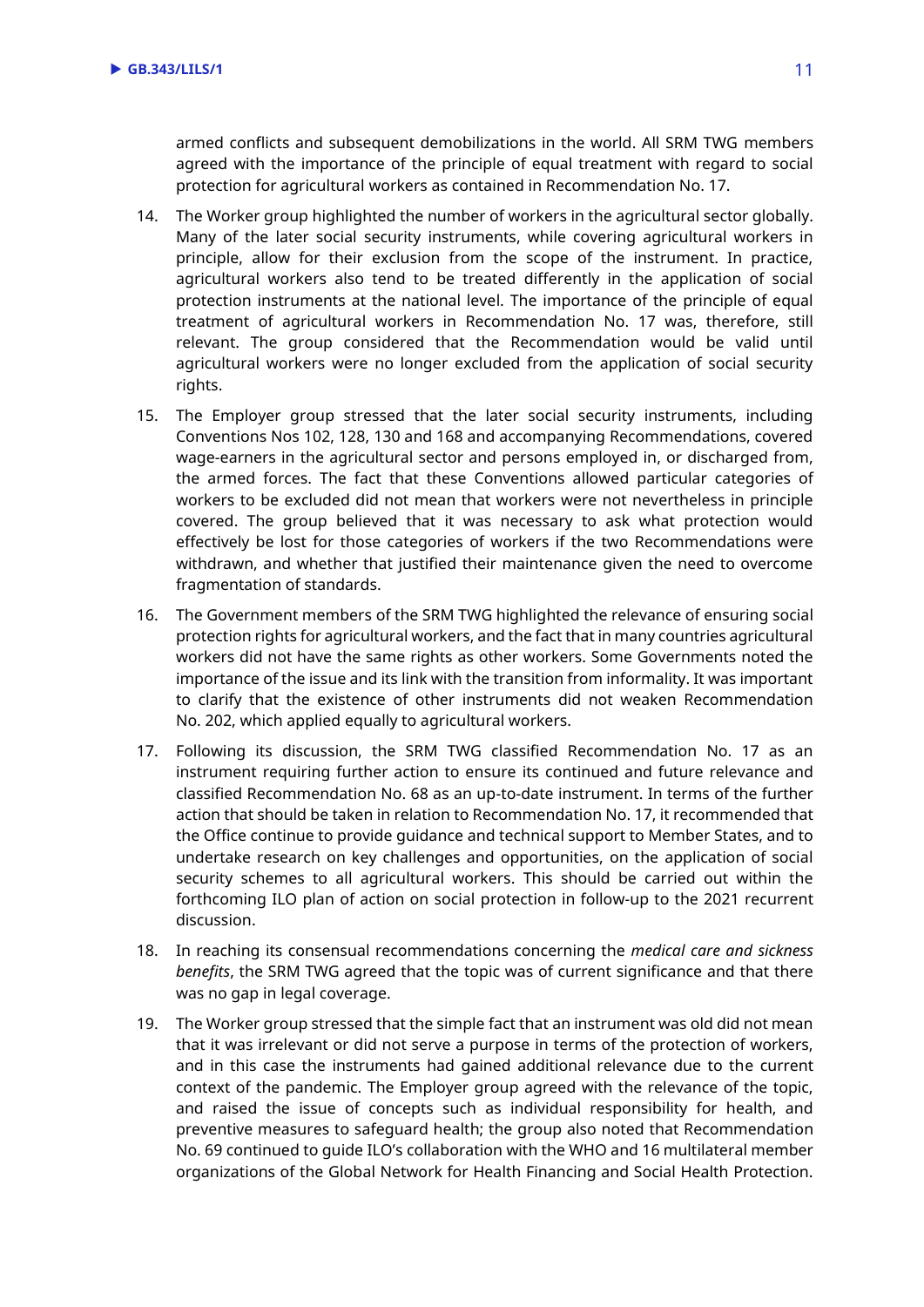The Government members of the SRM TWG highlighted the pertinence of the topic in the context of the COVID-19 pandemic.

- 20. Accordingly, the SRM TWG classified Recommendation No. 69 as an up-to-date instrument and confirmed the outdated status of Conventions Nos 24 and 25 and Recommendation No. 29. It recommended that follow-up action should include promotion of the ratification and effective implementation of Convention No. 102 (Parts II and III) and/or Convention No. 130; plans of action tailored to the Member States currently bound by Conventions Nos 24 and 25, encouraging them to ratify Convention No. 102 (Parts II and III) and/or Convention No. 130; the development of technical support and guidance that built on Recommendation No. 69: and the abrogation of Conventions Nos 24 and 25 and withdrawal of Recommendation No. 29 in 2030.
- 21. The SRM TWG did not reach consensual recommendations following its review of the instruments concerning *unemployment benefits*. As such, no recommendations were made, but the divergent views are set out below in accordance with paragraph 22 of the terms of reference.
- 22. The Worker group highlighted the enhanced relevance of the unemployment benefit instruments in the current context of the pandemic. A number of elements illustrated that Convention No. 168 and Recommendation No. 176 were clearly up-to-date, notably including the new approach taken in terms of promoting productive employment, through active labour market policies and public employment services, as a complement to unemployment benefits. The SRM TWG review of the unemployment benefit instruments was an opportunity to make a call to Member States to ratify Convention No. 168 and/or Convention No. 102 (Part IV), which had, until now, been insufficiently ratified. This would show the SRM TWG's recognition of the importance of social security, and be coherent with other ILO work in response to the pandemic. The group pointed out that the Committee of Experts had noted that the content of Convention No. 168 was of continuing relevance and, even if not widely ratified, provided important guidance to countries universally to adopt social security measures responsive to changing needs, and that a number of countries had asked the Office for further guidance in relation to it. Convention No. 44 and Recommendation No. 44 were previously classified as outdated and should be abrogated or withdrawn at a time that allowed the relevant countries sufficient time to go through all the necessary processes at national level, with the help of the Office, to ratify a more up-to-date relevant instrument, to ensure that it did not result in a gap in protection, in law or practice.
- 23. The Government members of the SRM TWG stressed the value that they placed on the unemployment benefit instruments, particularly at this point in time, and pointed out that Governments were primarily responsible for their implementation at national level. The Government group strongly supported the clear classification of Convention No. 168 and Recommendation No. 176 as up-to-date and considered action should be taken to improve the ratification rate which was regionally unbalanced. An unambiguous decision was important. Social security was a priority for the Organization at this point in time. While governments were concerned with the very low ratification rate of Convention No. 168, the guidance it provided allowed action to be taken at national level with ILO technical assistance. There was a need to work on promoting ratification of Convention No. 168 using different means than those used until now.
- 24. Accordingly, the Worker and Government groups were prepared to recommend to the Governing Body a package as follows: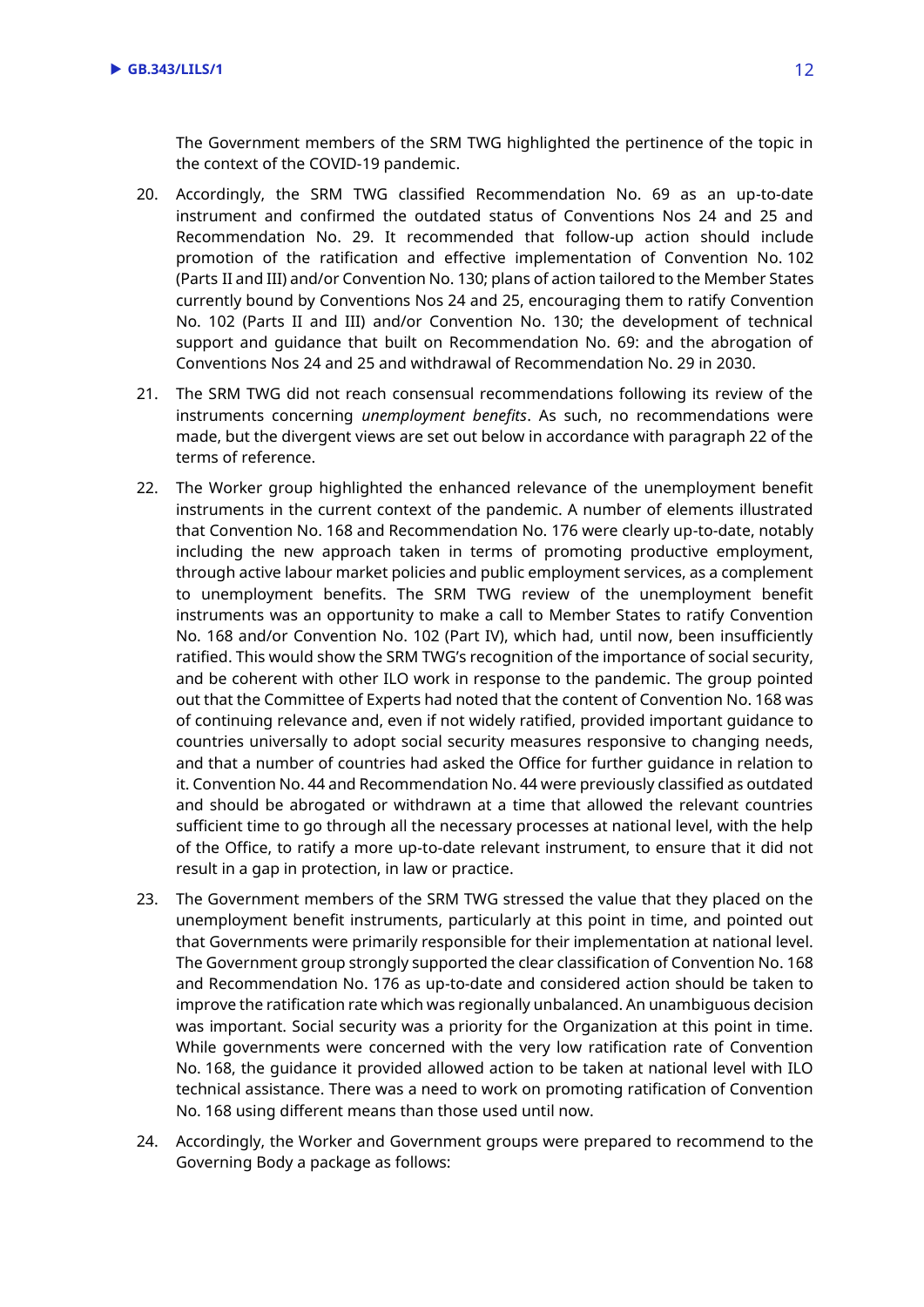- 7.1 The Governing Body considers taking decisions about the classification of those instruments:
	- 7.1.1 deciding that the Employment Promotion and Protection against Unemployment Convention, 1988 (No. 168) and the Employment Promotion and Protection against Unemployment Recommendation, 1988 (No. 176) have the classification of up-to-date instruments; and
	- 7.1.2 acknowledging the classification of the Unemployment Provision Convention, 1934 (No. 44) and the Unemployment Provision Recommendation, 1934 (No. 44) as outdated instruments.
- 7.2 The Governing Body considers requesting the Organization to implement a timebound and practical package of follow-up action as follows:
	- 7.2.1 The Office should:
		- (i) undertake a campaign to promote the ratification and effective implementation of Convention No. 102 (Part IV) by Member States as called for by the resolution of the recurrent discussion;
		- (ii) conduct research on possible obstacles to ratification and implementation of Convention No. 168 with a view to improving its ratification rate; and
		- (iii) develop a guide to practical implementation of Convention No. 168, taking into account the comments made by the ILO supervisory bodies.
	- 7.2.2 The development of Office plans of action to promote the ratification and effective implementation of Convention No. 102 (Part IV) and/or Convention No. 168 in Member States currently party to the outdated Convention No. 44, including through the provision of technical support and guidance for tripartite consultations.
	- 7.2.3 The SRM TWG will evaluate, at its meeting in 2026, the Office's follow-up undertaken and its impact to promote and improve the ratification rate of Convention No. 168.
	- 7.2.4 The abrogation of Convention No. 44 and the withdrawal of Recommendation No. 44 in 2030 through placing an item to this effect on the agenda of the 118th Session of the International Labour Conference.
- 25. The Employer group expressed its divergent view in relation to the classification of Convention No. 168 and Recommendation No. 176. Despite containing the most advanced standards on unemployment benefit, the Convention had been ratified by only eight countries in the thirty years since its adoption and there were no prospects for ratification in the foreseeable future. While ratification numbers alone were not a sufficient criterion to classify a Convention, the extrememly low level of ratification of Convention No. 168 over a significant period of time and the absence of a ratification momentum pointed to significant issues regarding its continued relevance. The Employer group therefore suggested to classify Convention No. 168 as an instrument "requiring further action to ensure its continued and future relevance". In any case, the group saw no basis to accept the current classification of the instrument as up-to-date without receiving further information on the obstacles to its ratification. In this connection, the group noted the indication from the Committee of Experts that the main obstacle to ratification of Convention No. 168 may be that its advanced standards of protection against unemployment were relevant only to countries with developed formal economy and labour market policies. In order to remedy this situation, the Employer group suggested that the Office develops comprehensive guidance materials on the implementation of Convention No. 168 which should include practical examples, to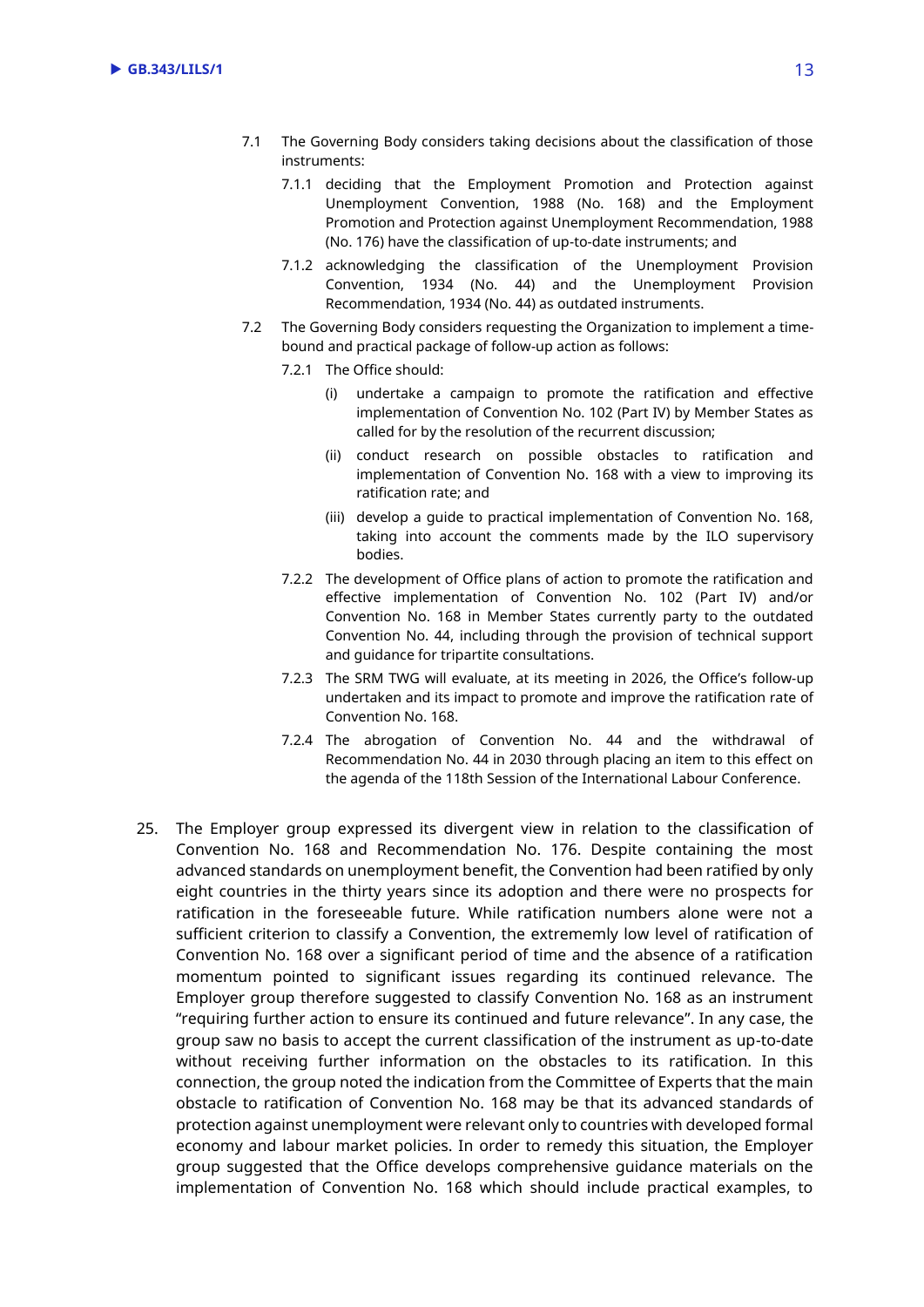remove possible misunderstandings regarding the Convention's application requirements. In order to enable consensus on the classification of Convention No. 168 and Recommendation No. 176, the group made a number of compromise proposals none of which were, however, accepted by the other groups. In particular, the Employer group proposed to maintain the up-to-date status of the instrument on the condition that the SRM TWG would again review its status in five years on the basis of Office followup undertaken and results achieved in the meantime.

- 26. In light of the divergence of views in relation to the classification of Convention No. 168 and Recommendation No. 176 between the Worker and Government groups on the one hand, and the Employer group on the other hand, the Worker group could not agree to the remainder of the inter-related follow-up package as set out in paragraph 24. As there was no consensus on the instruments concerning unemployment benefit after their review by the SRM TWG, no recommendations could be made on that subject matter.
- 27. The Worker group stated that the follow-up package was closely linked to the classification of Convention No. 168 and Recommendation No. 176. If there was no consensus on the former there could be no consensus on the latter. Although Convention No. 168 and Recommendation No. 176 were currently classified as up-todate instruments and would continue to be so, only giving effect to part of the package would create confusion about their continued up-to-date status, and thereby create additional obstacles for ratification. Also, it would not be appropriate to decide on an abrogation date for Convention No. 44 in a situation in which the Employer group continued to cast doubt on the up-to-date status of Convention No. 168 which was adopted to revise Convention No. 44. The Group also expressed concern at the proposal of the Employers, presented as a compromise, of declaring Convention No. 168 up-todate only for a limited period of time. This did not correspond to any classification agreed by the SRM TWG. Moreover it would create legal uncertainty as to the status of the Convention and would not facilitate ratification of the instrument. The Worker group regretted that no consensus was reached on this important topic, which would have allowed the Organization to move forward with a solid, consistent and comprehensive package of actions.
- 28. The Employer group emphasized that, apart from the classification of Convention No. 168 and Recommendation No. 176, i.e. point 7.1.1, it supported all the other elements proposed under draft paragraph 7 of the recommendations as set out in paragraph 23 above and did not agree to them being deleted from the SRM TWG's consensual recommendations.
- 29. The Government group deeply regretted that it was not possible to reach consensus on the status of Convention No. 168 and Recommendation No. 176 and, consequently, on the practical and time-bound follow-up package which included various interrelated and useful components.

#### **Consideration of other matters concerning social security**

30. The SRM TWG discussed the question of perceived gender bias in the social security instruments, and particularly the inclusion of gendered language in Convention No. 102. All three groups stressed the importance of this topic, given that gender equality in the world of work is a core value of the Organization. As the SRM TWG members considered that a comprehensive consideration of the matter was needed, they referred the matter to the Governing Body, which would decide on appropriate follow-up actions.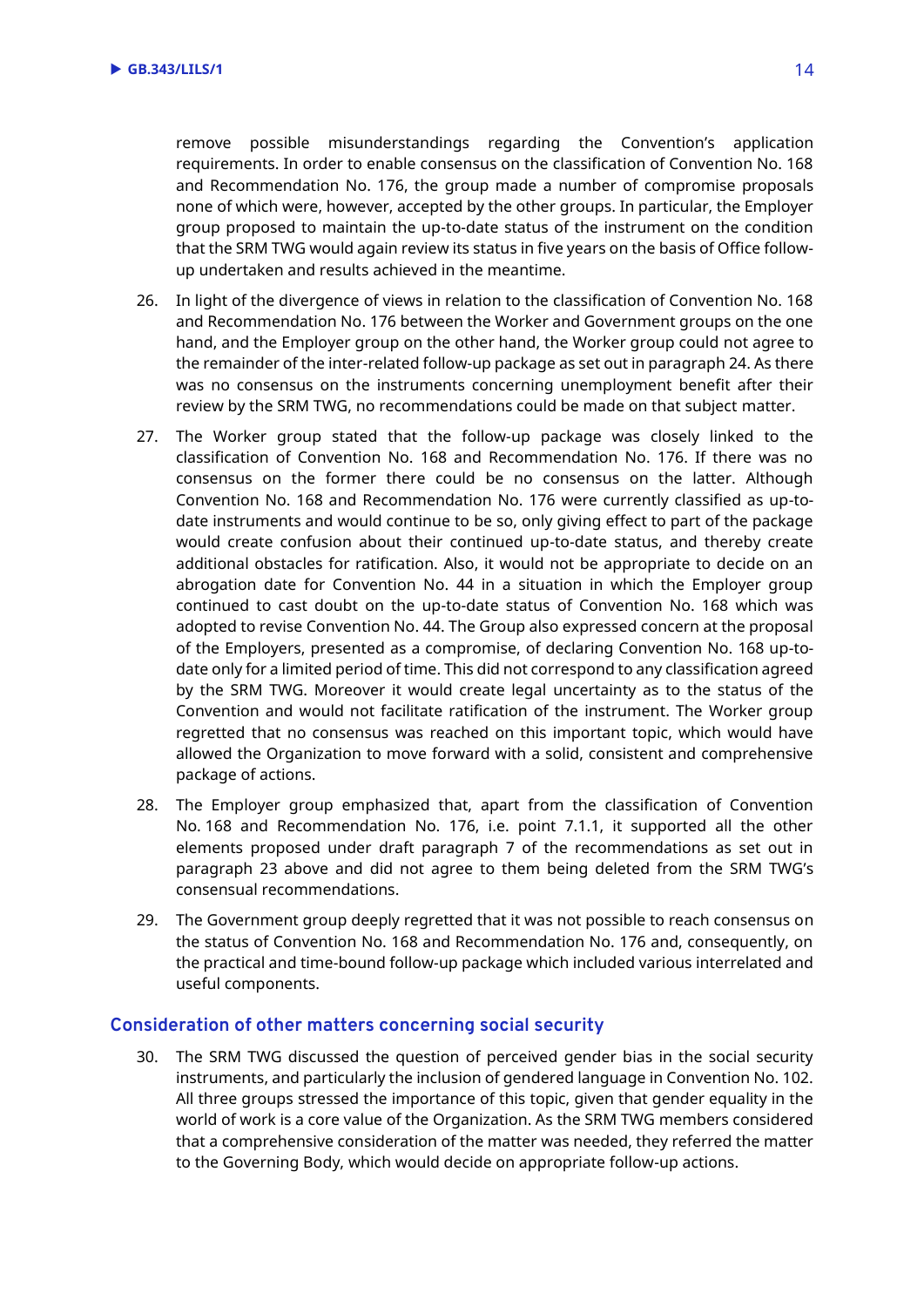#### **Preparation for the seventh meeting**

- 31. Final decisions regarding the topic and date of the SRM TWG's seventh meeting would be reserved for discussion at the Governing Body in October–November 2021. The Worker group reserved its agreement to fixing the dates in light of the failure to reach consensual recommendations on the unemployment benefit instruments. The Employer group expressed a preference to have the seventh meeting from 12 to 16 September 2022. The Government members of the SRM TWG expressed their clear preference for a date to have been set.
- 32. The SRM TWG agreed, subject to further discussion in the Governing Body, that its seventh meeting would take place from 12 to 16 September 2022. It would review the subtopic of employment injury within the set of five instruments on social security, comprising one instrument (see table 2). It would further consider the follow-up taken to six instruments falling within this subtopic and previously determined to be outdated. In addition, the SRM TWG requested the Office to prepare preparatory documents concerning standards policy further to its previous discussions of options for revision and setting of standards, how to ensure easier amendment and regular updating, how to facilitate the standard-setting work of the Conference and how to encourage ratification and replace ratifications of older standards with those of revising standards, as provided for in paragraph 12 of its terms of reference.
- 33. Finally, in line with its terms of reference, the SRM TWG authorized the attendance of eight advisers to assist the Government members at its seventh meeting. The SRM TWG Chairperson and Vice-Chairpersons may decide at a later date whether representatives of relevant international organizations and other ILO bodies should be invited to attend the meeting.

#### **Table 2. Instruments proposed for examination at the seventh meeting of the SRM TWG (September 2022)**

**Social security instruments:** Employment injury

Workmen's Compensation (Agriculture) Convention, 1921 (No. 12)

**Relevant outdated instruments**

Workmen's Compensation (Accidents) Convention, 1925 (No. 17) Workmen's Compensation (Occupational Diseases) Convention, 1925 (No. 18) Workmen's Compensation (Occupational Diseases) Recommendation, 1925 (No. 24) Workmen's Compensation (Occupational Diseases) Convention (Revised), 1934 (No. 42) Workmen's Compensation (Minimum Scale) Recommendation, 1925 (No. 22) Workmen's Compensation (Jurisdiction) Recommendation, 1925 (No. 23)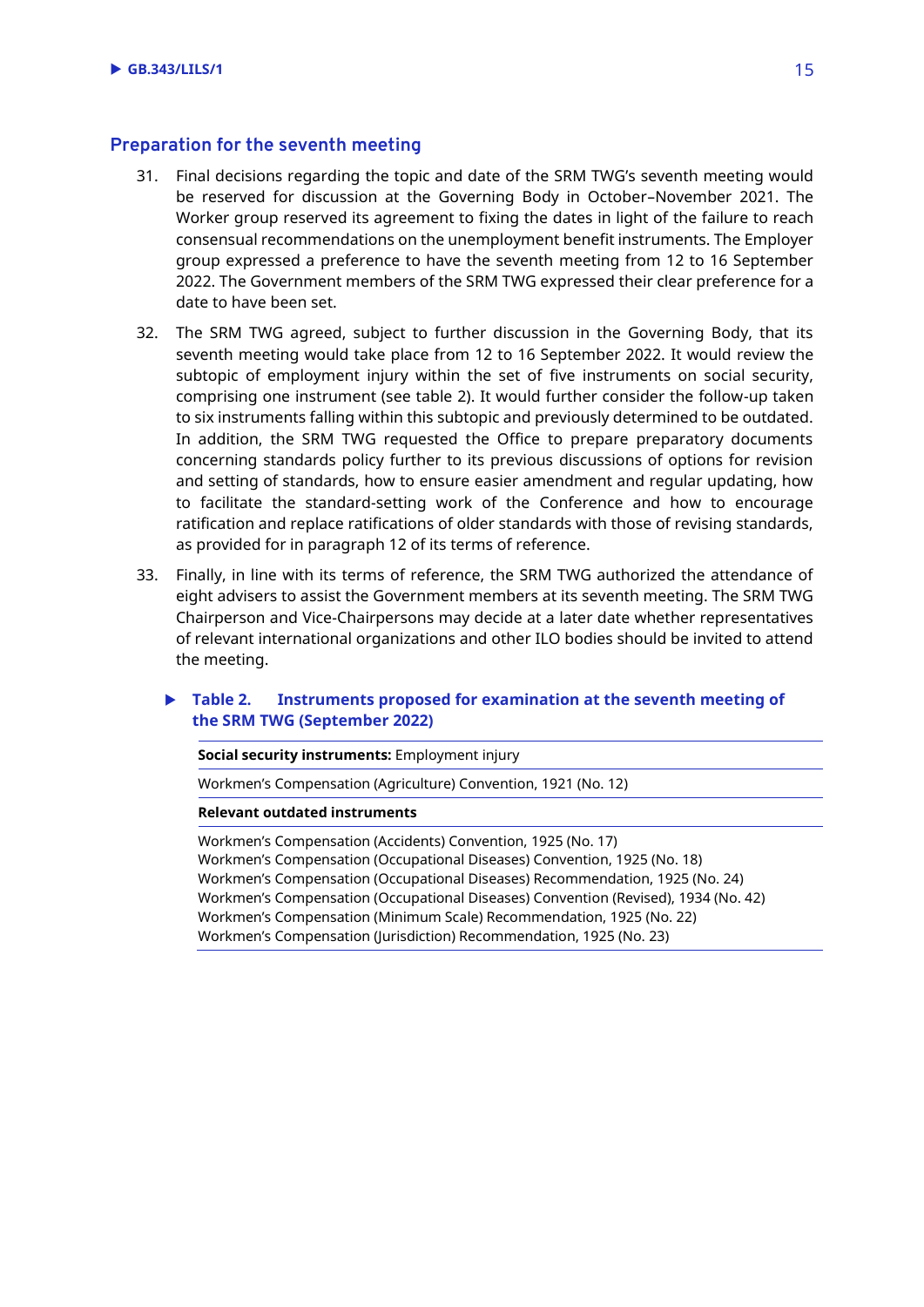## **Annex**

### **Recommendations adopted by the SRM TWG at its sixth meeting** (13–18 September 2021)

#### **To be submitted to the Governing Body for its consideration at its 343rd Session (November 2021) pursuant to paragraph 22 of the terms of reference of the SRM TWG**

- 1. The SRM TWG recalls that its mandate is to contribute to the overall objective of the SRM to ensure that the ILO has a clear, robust and up-to-date body of international labour standards that respond to the changing patterns of the world of work, for the purpose of the protection of workers and taking into account the needs of sustainable enterprises. <sup>1</sup> The fundamental importance of international labour standards and the value of this objective was confirmed by the ILO Centenary Declaration for the Future of Work, 2019. <sup>2</sup>
- 2. The SRM TWG considers that the importance and value of its role has been highlighted by the devastating impacts of the COVID-19 pandemic on the world of work. It notes the commitment of governments and employers' and workers' organizations to working for a human-centred recovery through the focused and accelerated implementation of the ILO Centenary Declaration, thereby advancing progress towards an inclusive, sustainable and resilient development with decent work for all.  ${}^{3}$  It further notes the tripartite recognition of the role of social protection in building forward better from the crisis, including access to unemployment protection, adequate paid sick leave, and sickness benefits and health and care services. <sup>4</sup> It recognizes the need for a strong and coherent global response in support of national recovery strategies, including in order to support Member States in developing and implementing financing strategies for comprehensive and sustainable social protection systems, with the objective of comprehensive, adequate and sustainable universal social protection, including floors, on the basis of international labour standards, <sup>5</sup> taking into account the conclusions of the second recurrent discussion on social protection (social security). <sup>6</sup>

<sup>1</sup> Para. 8 of th[e terms of reference of the SRM TWG.](https://www.ilo.org/wcmsp5/groups/public/---ed_norm/---relconf/documents/meetingdocument/wcms_420260.pdf)

<sup>2</sup> ILO Centenary Declaration for the Future of Work, IV(A): "The setting, promotion, ratification and supervision of international labour standards is of fundamental importance to the ILO. This requires the Organization to have and promote a clear, robust, up-to-date body of international labour standards and to further enhance transparency. International labour standards also need to respond to the changing patterns of the world of work, protect workers and take into account the needs of sustainable enterprises, and be subject to authoritative and effective supervision. The ILO will assist its Members in the ratification and effective application of standards."

<sup>&</sup>lt;sup>3</sup> Resolution concerning a global call to action for a human-centred recovery from the COVID-19 crisis that is inclusive, [sustainable and resilient](https://www.ilo.org/wcmsp5/groups/public/---ed_norm/---relconf/documents/meetingdocument/wcms_806092.pdf) (2021), para. 9.

<sup>4</sup> Resolution concerning a global call to action for a human-centred recovery from the COVID-19 crisis (2021), para. 11(c)(a–e).

<sup>5</sup> Resolution concerning a global call to action for a human-centred recovery from the COVID-19 crisis (2021), para. 14(c).

<sup>6</sup> Resolution concerning the second recurrent discussion on social protection (social security), 19 June 2021, [ILC.109/Resolution III.](https://www.ilo.org/wcmsp5/groups/public/---ed_norm/---relconf/documents/meetingdocument/wcms_806099.pdf)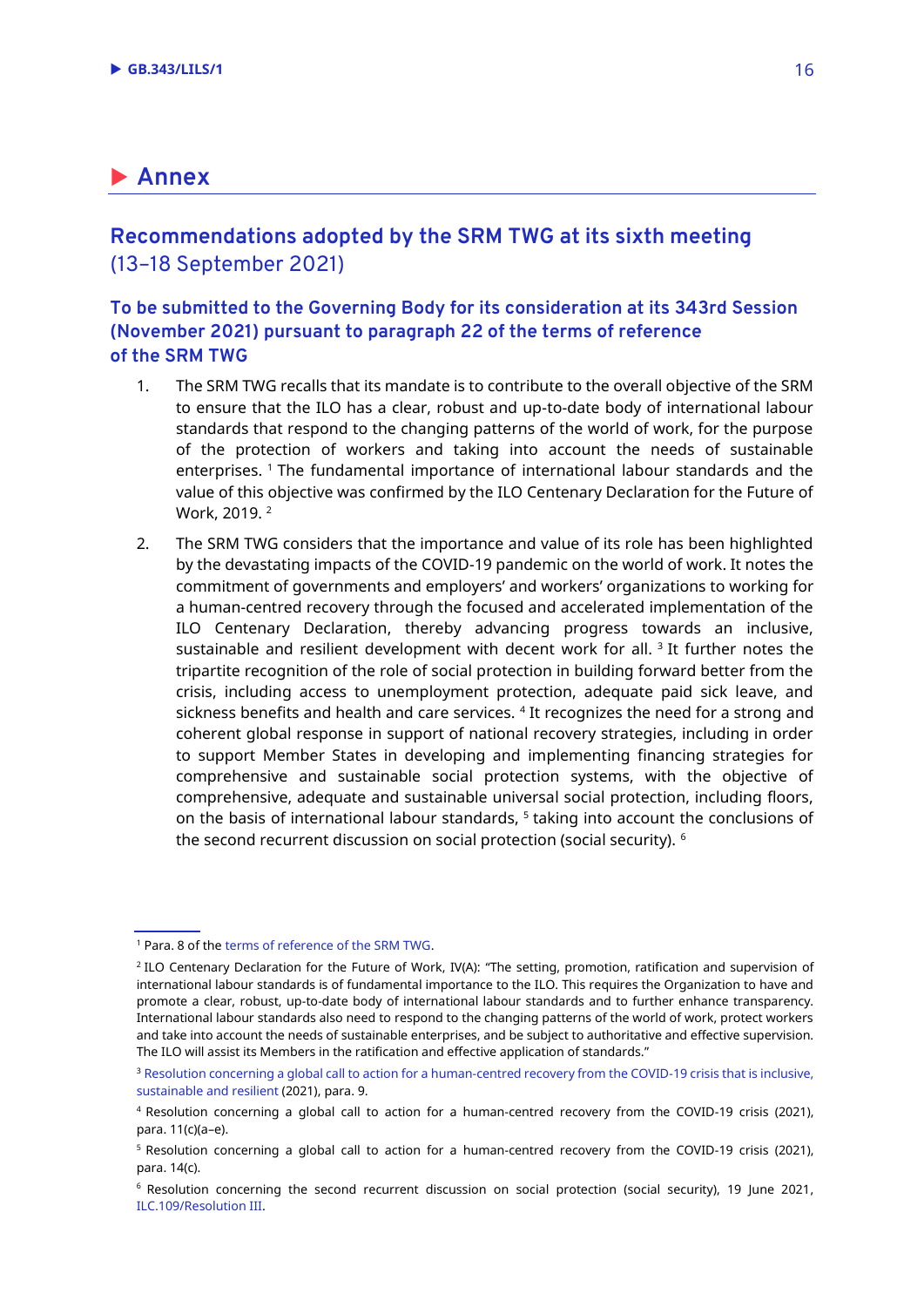- 3. In that context, the SRM TWG notes the decision of the Governing Body in its second evaluation of the SRM TWG functioning, when it reiterated the importance of the SRM TWG and accordingly stressed the need for follow-up by Member States, social partners as well as by the Office to its recommendations as adopted by the Governing Body.<sup>7</sup>
- 4. As in past meetings, the SRM TWG has carefully reviewed the international labour standards included within its initial programme of work with a view to making recommendations to the Governing Body on: <sup>8</sup>
	- (a) the status of the standards examined, including up-to-date standards, standards in need of revision, outdated standards, and possible other classifications;
	- (b) the identification of gaps in coverage, including those requiring new standards;
	- (c) practical and time-bound follow-up action, as appropriate.
- 5. The SRM TWG recalled that in 2017 it adopted a system composed of three classifications for its review of the standards contained in its initial programme of work: up-to-date standards; standards requiring further action to ensure continued and future relevance; and outdated standards. 9
- 6. The SRM TWG once again organized its recommendations into practical and time-bound packages of follow-up action. The components of those packages are interconnected, complementary and mutually reinforcing. It reiterates the need for the Organization to take the appropriate measures to guarantee the time-bound implementation of all its recommendations.
- 7. In line with its terms of reference, the SRM TWG submits its recommendations to the Governing Body for decision, and recommends that the Governing Body take the necessary steps to implement the recommendations set out below. With respect to issues on which no consensus was reached, the divergent views are set out in its report to the Governing Body.

#### **Comprehensive sectoral standards <sup>10</sup>**

- 8. In relation to the comprehensive sectoral instruments concerning social insurance for agricultural wage-earners and social security for workers from the armed forces, the SRM TWG recommends that:
	- 8.1. The Governing Body considers taking decisions about the classification of those instruments:
		- 8.1.1 deciding that the Social Insurance (Agriculture) Recommendation, 1921 (No. 17) has the classification of an instrument *requiring further action to ensure its continued and future relevance*; and
		- 8.1.2 deciding that the Social Security (Armed Forces) Recommendation, 1944 (No. 68) has the classification of an *up-to-date* instrument.
	- 8.2. Noting the importance of the principle of equal treatment with regard to social protection for agricultural workers as contained in Recommendation No. 17, the

<sup>9</sup> Report of the third meeting of the Standards Review Mechanism Tripartite Working Group, [GB.331/LILS/2,](https://www.ilo.org/wcmsp5/groups/public/---ed_norm/---relconf/documents/meetingdocument/wcms_587514.pdf) Annex, para. 9 (recommendations).

<sup>7</sup> [GB.341/LILS/5/Decision](https://www.ilo.org/gb/GBSessions/GB341/lils/WCMS_776842/lang--en/index.htm) (27 March 2021).

<sup>8</sup> Para. 9 of the terms of reference.

<sup>10</sup> See SRM TWG/2021[/Technical note](https://www.ilo.org/wcmsp5/groups/public/---ed_norm/---normes/documents/genericdocument/wcms_815987.pdf) 2.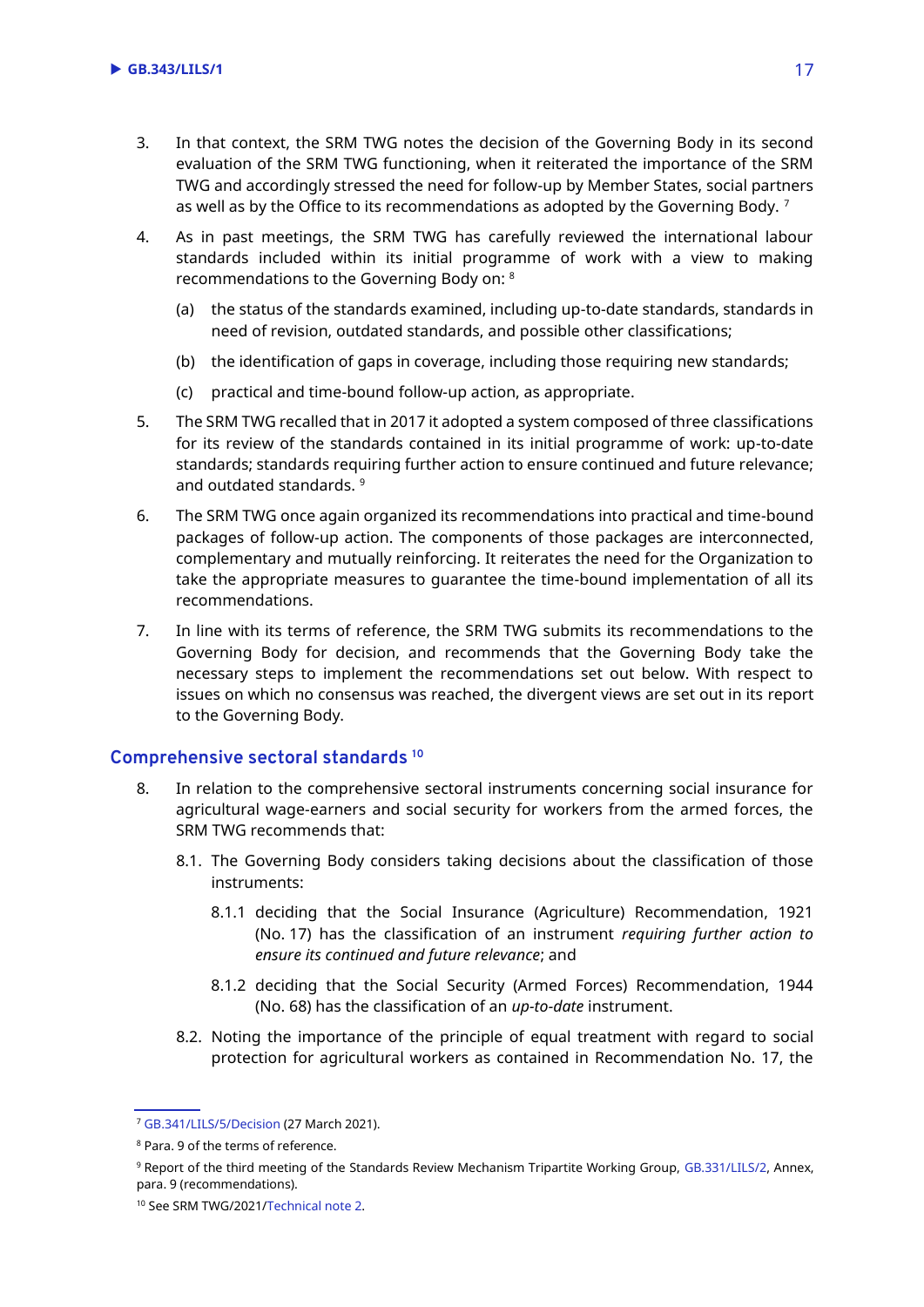Governing Body considers requesting the Organization to implement *a time-bound and practical package of follow-up action* to be implemented within the context of the forthcoming ILO Plan of action on social protection (social security) for the period 2021–26 to give effect to the conclusions adopted by the International Labour Conference and include Office action to:

- (i) continue to provide guidance and technical support to Member States on the application of social security schemes to all agricultural workers, including the promotion of ratification of the relevant up-to-date social security instruments and their effective application to those workers; and
- (ii) conduct research to identify the key challenges and opportunities in relation to the application of social security to agricultural workers, including challenges with regard to existing exemptions, with a view to assessing, with tripartite involvement, options for possible follow-up action, including on extending social protection rights to all agricultural workers.

#### **Medical care and sickness benefit** <sup>11</sup>

- 9. In relation to the instruments concerning medical care and sickness benefit, the SRM TWG recommends that:
	- 9.1. The Governing Body considers taking decisions about the classification of those instruments:
		- 9.1.1 deciding that the Medical Care Recommendation, 1944 (No. 69) has the classification of an *up-to-date* instrument; and
		- 9.1.2 acknowledging the classification of the Sickness Insurance (Industry) Convention, 1927 (No. 24), the Sickness Insurance (Agriculture) Convention, 1927 (No. 25) and the Sickness Insurance Recommendation, 1927 (No. 29) as *outdated* instruments.
	- 9.2. The Governing Body considers requesting the Organization to implement *a timebound and practical package of follow-up action*:
		- 9.2.1 A campaign to promote the ratification and effective implementation of Convention No. 102 (Parts II and III) and/or Convention No. 130 by Member States.
		- 9.2.2 The development of Office plans of action to promote the ratification and effective implementation of Convention No. 102 (Parts II and III) and/or Convention No. 130 in Member States currently party to the outdated Conventions Nos 24 and 25, including through the provision of technical support and guidance for tripartite consultations.
		- 9.2.3 Recognizing that the instruments regulating medical care and sickness have an increased significance in the context of the COVID-19 pandemic, request the Office to develop technical support and guidance, building on the detailed provisions of Recommendation No. 69 and in a form and through a process to be determined, to support Member States in this regard, where appropriate in collaboration with the World Health Organization.

<sup>11</sup> See SRM TWG/2021[/Technical note](https://www.ilo.org/wcmsp5/groups/public/---ed_norm/---normes/documents/genericdocument/wcms_815988.pdf) 3.